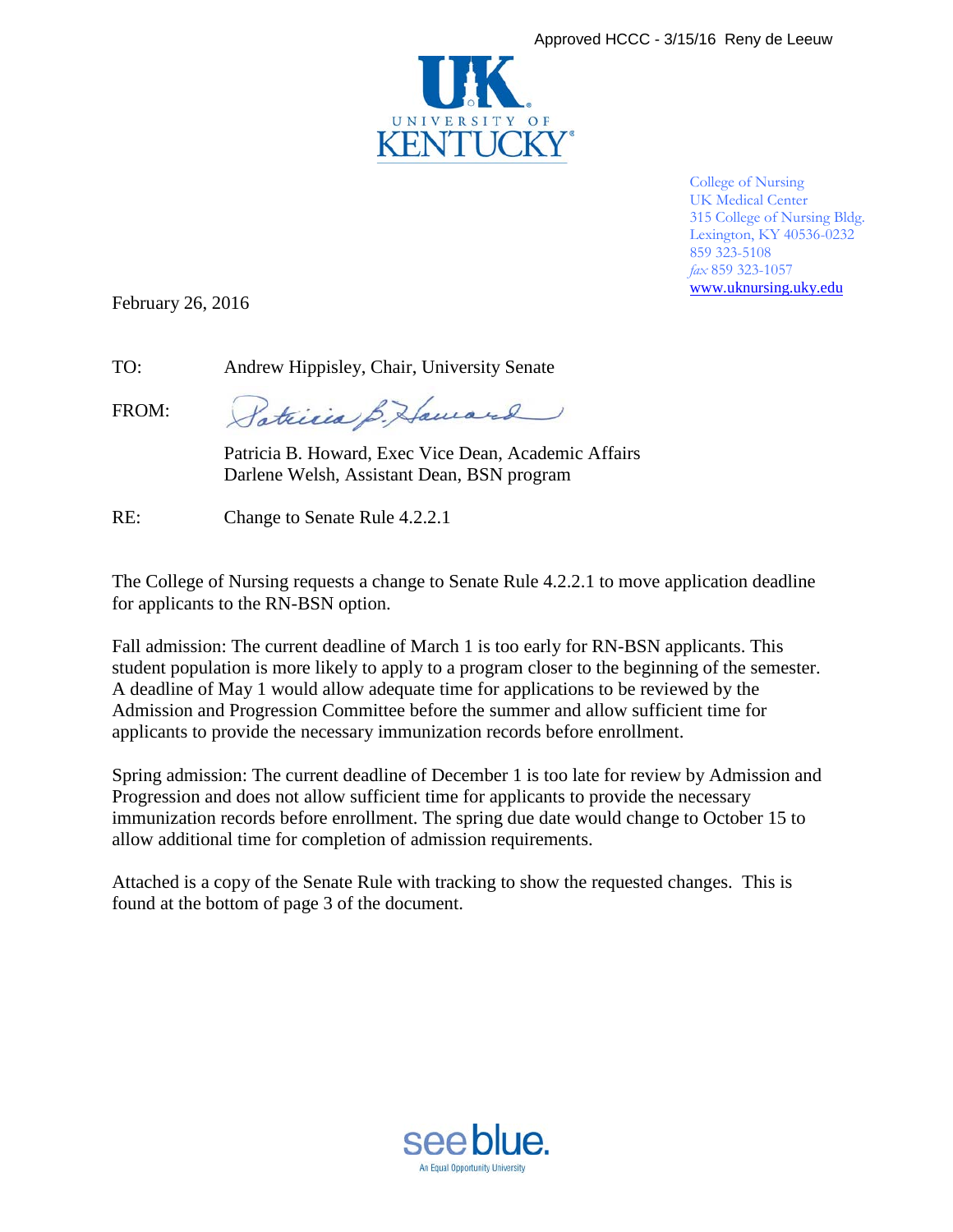## **4.2.2.1 Admission to College of Nursing** [US: 4/12/82; US: 3/10/86; US: 10/14/91; US: 2/13/95; US 4/10/2000]

The College of Nursing (CON) enrollment will be composed of four-year students, associate degree nursing graduates and diploma nursing school graduates. Admission to the University does not guarantee admission to the College of Nursing. Preference will be given to Kentucky residents.

Applicants must be in a state of good health enabling them to carry out the functions of the professional nurse. Routinely, each student will be required to obtain a rubella and rubeola titers, and have an annual tuberculin test or chest x-ray.

Progression to upper division courses is regulated so that the total number of full time equivalents at the beginning of the junior year does not exceed 120. Admission criteria for four types of students are presented below:

**A. Criteria for Admission to the 4-year BSN Program Include:** [US 4/13/98; US 4/10/06; US 2/8/2010]

## **1. Freshman Student**

Students will be admitted as freshman to a prenursing curriculum based on the following criteria:

**(a)** high school grade point average of 2.75 or above on a 4.0 scale

**(b)** meeting criteria for selective admission to the University of Kentucky as established by Rule 4.2.1.1

The College of Nursing guarantees admission into the nursing curriculum to incoming freshmen who have a 28 ACT composite score (or the corresponding SAT score) and a 3.50 high school GPA, and who maintain a 3.25 cumulative GPA, both overall and in their science courses, each semester in their first year at the University.

**2.** Selection for admission to the nursing curriculum will occur at the sophomore level for all students based on the following criteria:

- **(a)** a minimum cumulative grade point average of 2.75;
- **(b)** a minimum cumulative grade point average of 2.75 in science courses;
- **(c)** a grade of "C" or better in all required prenursing courses;
- **(d)** completion of an approved Medicaid Nurse Aid training program;

**(e)** for applicants whose first or primary language is not English, a minimum TOEFL score of 90, with minimum scores of 26 in speaking, 22 in listening, 20 in writing, and 22 in reading.

In addition, any or all of the following information may be evaluated as part of the admission application:

**(f)** a writing exercise based on criteria established by the CON;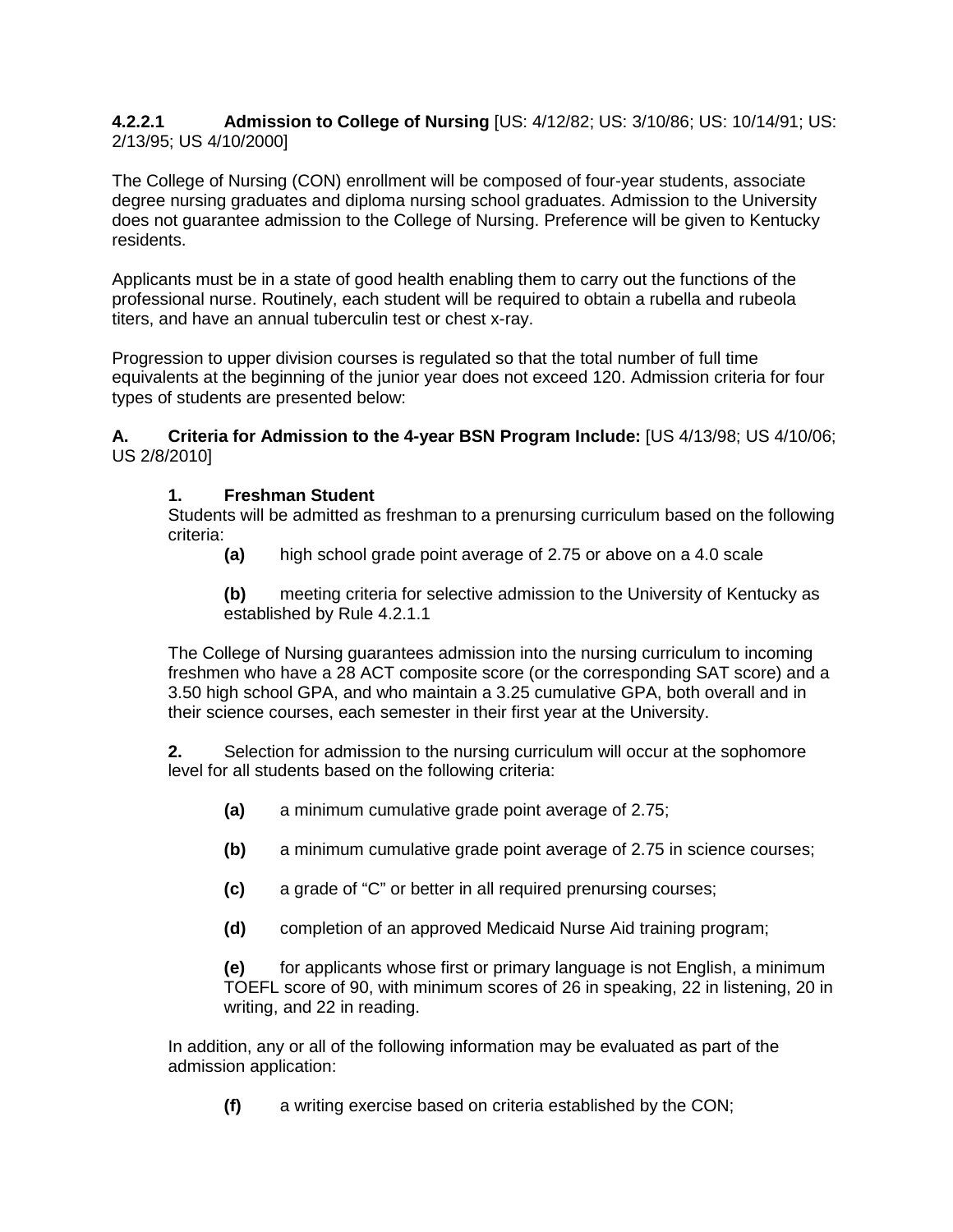**(g)** two letters of reference from individuals who can assess potential for success (e.g. teacher, employer);

**(h)** an interview with members of the Admissions and Progression Committee, or their designees.

**B. Criteria for Admission to the 4-year BSN Program for Transfer Students Include**: [US: 4/13/98; US 4/10/2000; US 4/10/2006]

**1.** for transfer students with less than 24 hours of college credit, meeting the criteria for entering freshman and a minimum grade point average of 2.75 on all college work attempted as computed by the Office of Admissions;

**2.** for transfer students with more than 24 hours of college credit, maintaining a minimum cumulative grade point average of 2.75 on all college work attempted, and a minimum cumulative grade point average of 2.75 in science courses, as computed by the Office of Admissions;

**3.** for applicants whose first or primary language is not English, a minimum TOEFL score of 90, with minimum scores of 26 in speaking, 22 in listening, 20 in writing, and 22 in reading;

**4.** grades of "C" or better in all courses required for CON curriculum;

In addition, any or all of the following may be requested as part of the application:

**5.** a writing exercise based on criteria established by the CON;

**6.** two letters of reference from individuals who can assess potential for success (e.g., teacher, employer, etc.); and

**7.** completion of an approved Medicaid Nurse Aid training program;

**8.** an interview with members of the Admission and Progression Committee or their designee.

**C. Students will be eligible to apply for readmission the College of Nursing** after suspension from the College when they meet criteria as stated in Section B 1 and 2 of this policy.

## **D. A student who is a registered nurse will be considered for admission to upper division courses in the nursing program based on the following criteria**:

**1. For Associate Degree Nurses.** The registered nurse with an associate degree in nursing from a college accredited by one of the six regional academic accrediting associations will be considered for admission with a minimum GPA of 2.5 on a scale of 4.0 in all course work attempted as computed by the Office of Admissions. NOTE: RN licensure is required prior to beginning clinical experiences.